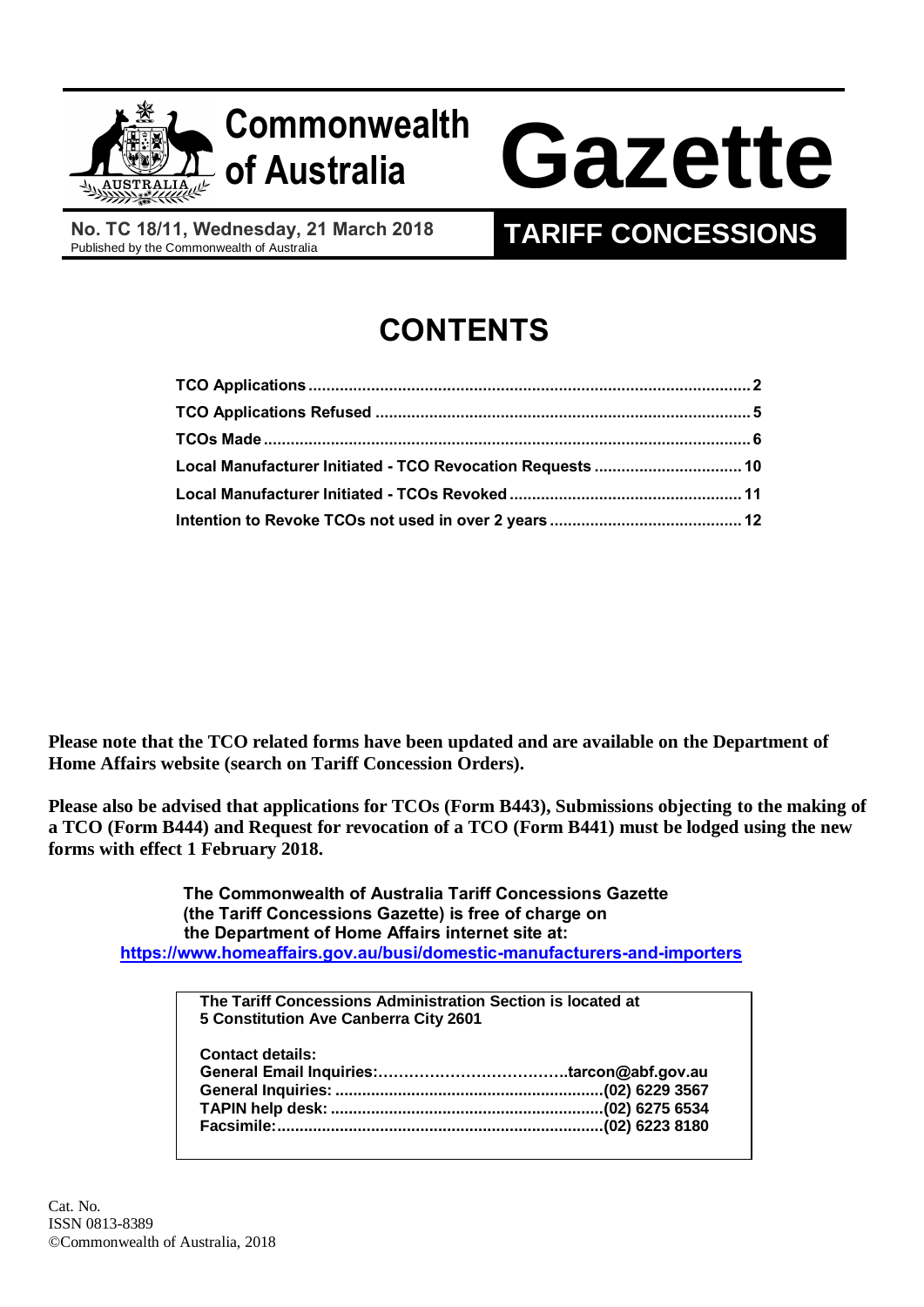#### <span id="page-1-0"></span>**CUSTOMS ACT 1901 - NOTICE PURSUANT TO SECTION 269K(1) - APPLICATIONS MADE FOR TARIFF CONCESSION ORDERS**

Applications have been lodged for Tariff Concession Orders for the goods described in the following TABLE.

Australian manufacturers who wish to contest the granting of a Tariff Concession Order for the goods described are invited to lodge a submission in writing in an approved form. Submissions must be lodged within 50 days of the date of publication of this Notice.

The operative date (Op.) and TC reference number follow the description of goods.

To assist local manufacturers, the use(s) to which the goods can be put follow the description of goods.

Objections to the making of TCO submission forms are available at

<https://www.homeaffairs.gov.au/Forms/Documents/b444.pdf>

Contact: Email [tarcon@abf.gov.au](mailto:tarcon@abf.gov.au)

|            | Description of Goods including the<br>Customs Tariff Classification                                                                                                                                                                                                                                                                                                                                                                                                                                                                                                                                                                                                                | Schedule 4 Item Number<br>General Duty Rate |
|------------|------------------------------------------------------------------------------------------------------------------------------------------------------------------------------------------------------------------------------------------------------------------------------------------------------------------------------------------------------------------------------------------------------------------------------------------------------------------------------------------------------------------------------------------------------------------------------------------------------------------------------------------------------------------------------------|---------------------------------------------|
| 8417.20.00 | OVENS, WAFER BAKING, with OR without EITHER of the following:<br>(a) cleated elevator;<br>(b) exhaust stack OR pipes<br>Op. 22.02.18                                                                                                                                                                                                                                                                                                                                                                                                                                                                                                                                               | 50<br>$-$ TC 1821954                        |
|            | Stated Use:<br>For manufacturing wafers that are used for making biscuits and<br>chocolates                                                                                                                                                                                                                                                                                                                                                                                                                                                                                                                                                                                        |                                             |
|            | Applicant: MONDELEZ AUSTRALIA PTY LTD                                                                                                                                                                                                                                                                                                                                                                                                                                                                                                                                                                                                                                              | 5%                                          |
| 8430.41.00 | UNDERGROUND BORING AND DRILLING MACHINES, self-propelled,<br>articulated, wheel mounted, having ALL of the following:<br>(a) remote controlled crane;<br>(b) articulated steering;<br>(c) four wheel drive;<br>(d) diesel engine;<br>(e) hydraulic wrench;<br>(f) computerised controls;<br>(g) crane lifting capacity NOT greater than 2 000 kg;<br>(h) crane overload protector;<br>(i) raised angle drilling AND/OR boring length NOT greater<br>than $250$ m;<br>(j) maximum drilling AND/OR boring diameter NOT greater<br>than $1.5$ m;<br>(k) NOT greater than four wheels<br>Op. 22.02.18<br>Stated Use:<br>To drill or bore underground holes for mining purposes such as | 50<br>$-$ TC 1821945                        |
|            | block cave mining and sloping tunnel mining                                                                                                                                                                                                                                                                                                                                                                                                                                                                                                                                                                                                                                        |                                             |
|            | Applicant: EPIROC AUSTRALIA PTY LTD                                                                                                                                                                                                                                                                                                                                                                                                                                                                                                                                                                                                                                                | 5%                                          |
| 8433.19.00 | MOWERS, ROBOTIC, electrically operated, having a total mowing<br>width NOT less than 1 m<br>Op. 19.02.18                                                                                                                                                                                                                                                                                                                                                                                                                                                                                                                                                                           | 50<br>$-$ TC 1820305                        |
|            | Stated Use:<br>For mowing lawns such as golf course fairways using robotic<br>mowers that are programmed to cut predetermined grass areas and<br>return to allocated parking areas                                                                                                                                                                                                                                                                                                                                                                                                                                                                                                 |                                             |
|            | Applicant: S.M.E PTY LTD                                                                                                                                                                                                                                                                                                                                                                                                                                                                                                                                                                                                                                                           | 5%                                          |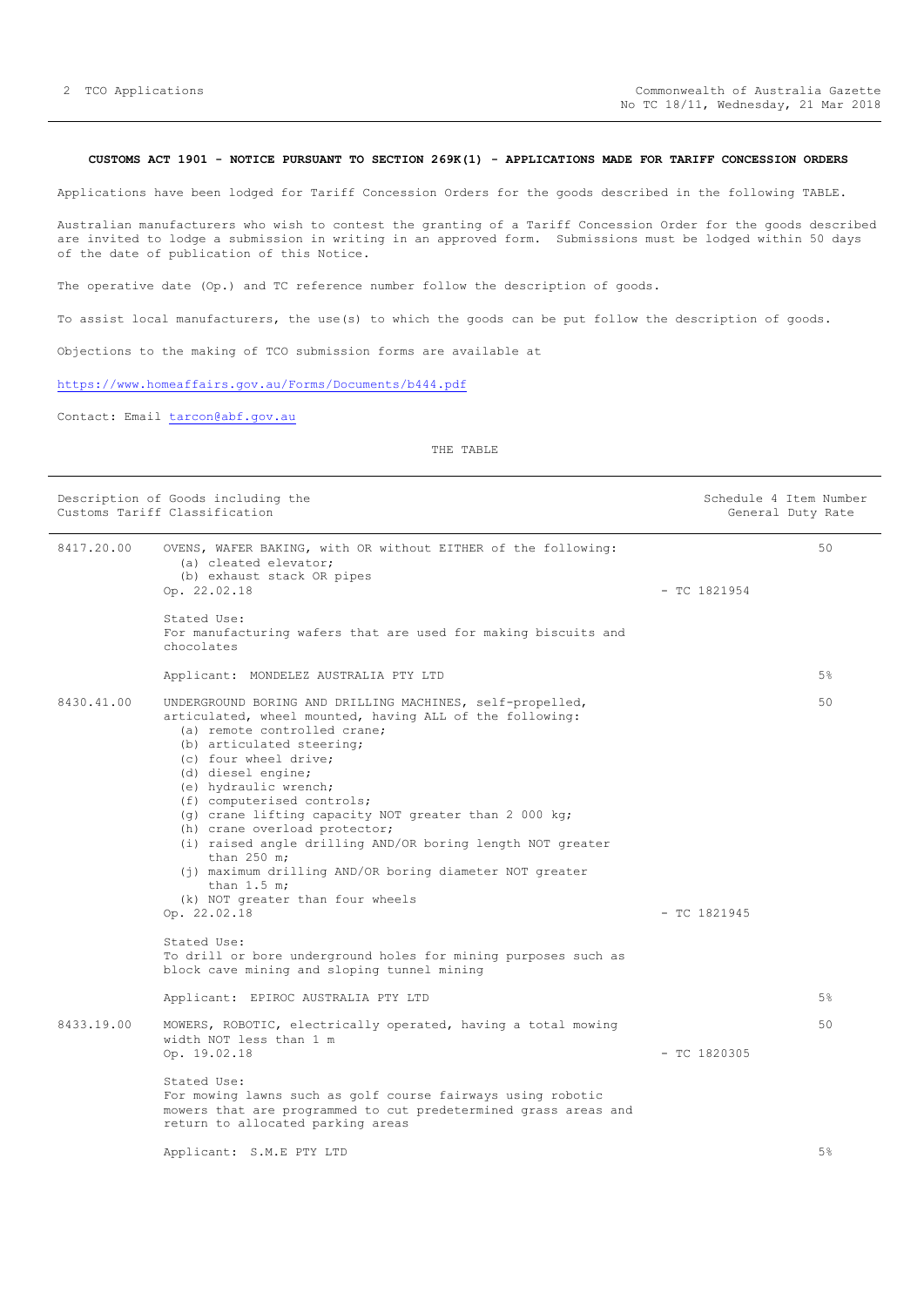| Description of Goods including the<br>Customs Tariff Classification |                                                                                                                                                                                                                                                                                                                                                                                                                                                                                                                                   | Schedule 4 Item Number<br>General Duty Rate |  |
|---------------------------------------------------------------------|-----------------------------------------------------------------------------------------------------------------------------------------------------------------------------------------------------------------------------------------------------------------------------------------------------------------------------------------------------------------------------------------------------------------------------------------------------------------------------------------------------------------------------------|---------------------------------------------|--|
| 8434.20.00                                                          | BUTTER MAKING PLANT, programmable logic controlled, including<br>ALL of the following:<br>(a) cream balance tank;<br>(b) cream pre-heater;<br>$(c)$ churn;<br>(d) buttermilk separator;<br>(e) buttermilk balance tank;<br>(f) separator;<br>(g) vacuum chamber;<br>(h) buttermilk cooler;<br>(i) automatic water, salt AND culture dosing;<br>$(j)$ mixers;<br>(k) pumps;<br>(1) cameras<br>Op. 22.02.18<br>Stated Use:<br>For use in the making of buttermilk from milk                                                         | 50<br>$-$ TC 1821951                        |  |
|                                                                     | Applicant: SPX FLOW TECHNOLOGY AUSTRALIA PTY LTD                                                                                                                                                                                                                                                                                                                                                                                                                                                                                  | $5\%$                                       |  |
| 8464.90.00                                                          | UNCURED AERATED CONCRETE BLOCK CONTOUR CUTTING MACHINES,<br>programmable logic controlled, including a concrete block lifter<br>AND block level adjuster<br>Op. 22.02.18<br>Stated Use:<br>To cut contoured profile shapes in uncured aerated concrete<br>blocks                                                                                                                                                                                                                                                                  | 50<br>$-$ TC 1821935                        |  |
|                                                                     | Applicant: CSR BUILDING PRODUCTS LIMITED                                                                                                                                                                                                                                                                                                                                                                                                                                                                                          | 5%                                          |  |
| 8474.80.00                                                          | PRESS LINE, STONE AND/OR CERAMIC TILE, having ALL of the<br>following:<br>(a) linear loading device;<br>(b) hydraulic press maximum press force exceeding 6 000 kN;<br>(c) powder suction hoods;<br>(d) motor-driven pump;<br>(e) air-oil cooling system including ALL of the following:<br>(i) thermostats;<br>(ii) gauge AND cut out devices;<br>(iii) thermometer;<br>(iv) ball valves;<br>(v) radiator AND fans;<br>(vi) oil recirculation pump<br>Op. 23.02.18<br>Stated Use:<br>Manufacture of granite and or ceramic tiles | 50<br>$-$ TC 1822737                        |  |
|                                                                     | Applicant: NATIONAL CERAMIC INDUSTRIES AUSTRALIA PTY LTD                                                                                                                                                                                                                                                                                                                                                                                                                                                                          | $5\%$                                       |  |
| 8477.90.00                                                          | PARTS, PLASTIC GRANULATOR, being cutting chambers, consisting of<br>ALL of the following:<br>(a) cutting chamber;<br>(b) machine knives AND blades;<br>(c) rotary shaft<br>Op. 16.02.18<br>Stated Use:<br>To granulate plastics for purposes such as the recycling of<br>waste plastic articles                                                                                                                                                                                                                                   | 50<br>$- TC 1820215$                        |  |
|                                                                     | Applicant: VISY INDUSTRIES AUSTRALIA PTY LTD                                                                                                                                                                                                                                                                                                                                                                                                                                                                                      | 5%                                          |  |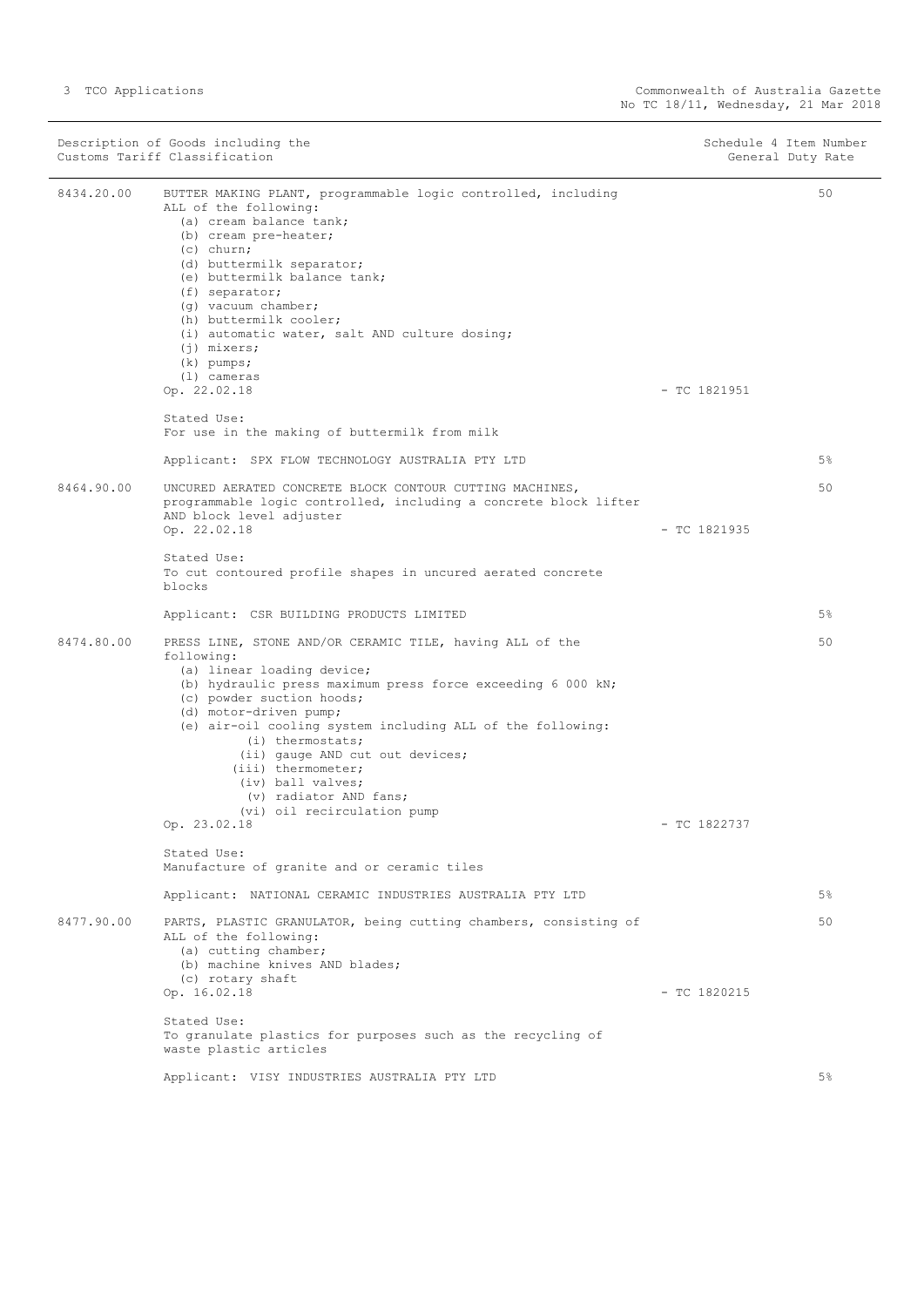| Description of Goods including the<br>Customs Tariff Classification |                                                                                                                                                                                        | Schedule 4 Item Number | General Duty Rate |
|---------------------------------------------------------------------|----------------------------------------------------------------------------------------------------------------------------------------------------------------------------------------|------------------------|-------------------|
| 8479.82.00                                                          | BLENDERS, GLUE, programmable logic controlled<br>Op. 28.02.18                                                                                                                          | $-$ TC 1824130         | 50                |
|                                                                     | Stated Use:<br>Blending glue mixtures for particle board production                                                                                                                    |                        |                   |
|                                                                     | Applicant: BORG MANUFACTURING PTY LTD                                                                                                                                                  |                        | 5%                |
| 8479.89.90                                                          | DOSING MACHINES, ALUMINIUM PASTE, having ALL of the following:<br>(a) casting frequency NOT greater than 20 castings per hour;<br>(b) dosing accuracy greater than 95%<br>Op. 22.02.18 | $-$ TC 1821941         | 50                |
|                                                                     | Stated Use:<br>To dose a concrete mix with a pre-determined amount of aluminium<br>paste for the manufacture of aerated autoclaved concrete panels                                     |                        |                   |
|                                                                     | Applicant: CSR BUILDING PRODUCTS LIMITED                                                                                                                                               |                        | 5%                |
| 8526.92.00                                                          | RADIO REMOTE CONTROLLERS, CRANE AND/OR HOIST, including BOTH of<br>the following:<br>(a) transmitters;<br>(b) receivers,<br>with OR without chargers                                   |                        | 50                |
|                                                                     | Op. 20.02.18                                                                                                                                                                           | $-$ TC 1821685         |                   |
|                                                                     | Stated Use:<br>For controlling industrial equipment such as cranes, hoists, and<br>tandem operated vehicles                                                                            |                        |                   |
|                                                                     | Applicant: PACIFIC HOISTS PTY LTD                                                                                                                                                      |                        | 5%                |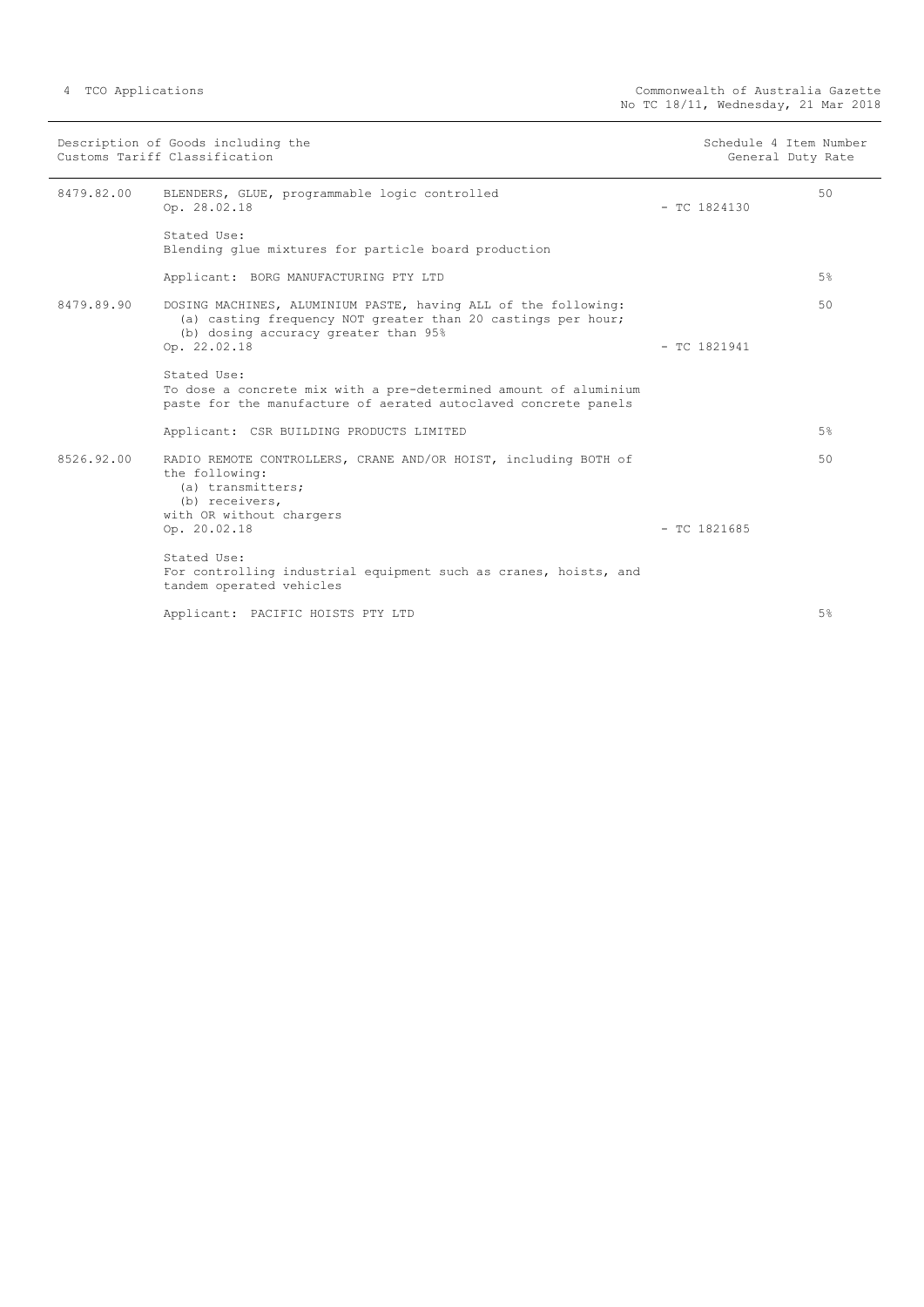#### **CUSTOMS ACT 1901**

#### **NOTICE PURSUANT TO SECTION 269R(1) - APPLICATIONS FOR TARIFF CONCESSION ORDERS REFUSED**

<span id="page-4-0"></span>The application for the Tariff Concession Order for the goods described in the following TABLE has been refused.

THE TABLE

| 8481.20.00 | VALVES, OIL HYDRAULIC, being ANY of the following:               | 50              |
|------------|------------------------------------------------------------------|-----------------|
|            | (a) directional control proportional valves;                     |                 |
|            | (b) bankable OR stackable control valves;                        |                 |
|            | (c) control valves, being monoblock valves, having BOTH of the   |                 |
|            | following:                                                       |                 |
|            | (i) NOT less than 5 spools;                                      |                 |
|            | (ii) rated pressure NOT greater than 310 bar,                    |                 |
|            | (d) directional control cartridge valves;                        |                 |
|            | (e) counterbalance valves;                                       |                 |
|            | (f) pressure reducing valves;                                    |                 |
|            | (q) sequence valves;                                             |                 |
|            | (h) check valves;                                                |                 |
|            | (i) solenoid valves;                                             |                 |
|            | (j) relief OR safety valves;                                     |                 |
|            | (k) shuttle valves;                                              |                 |
|            | (1) pilot control valves;                                        |                 |
|            | (m) compensating valves;                                         |                 |
|            | (n) diverter valves                                              |                 |
|            | Op. 31.10.17                                                     | $-$ TC 17115723 |
|            | Reason for refusal:                                              |                 |
|            | Substitutable goods produced in Australia in the ordinary course |                 |
|            | of business by Oilpath Hydraulics Pty Ltd, Edwardstown, SA       |                 |
|            |                                                                  |                 |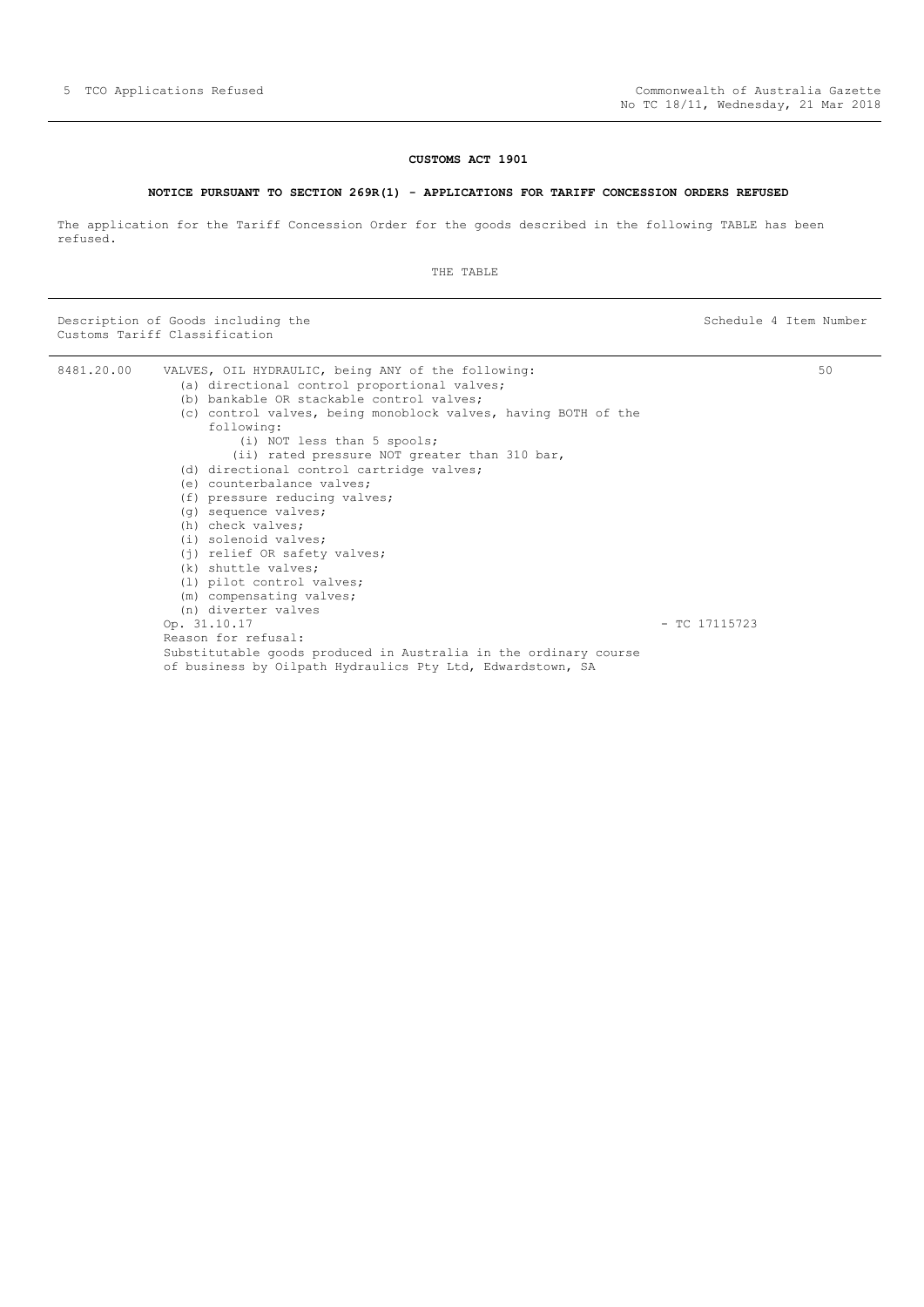#### **CUSTOMS ACT 1901 - NOTICE PURSUANT TO SECTION 269R(1) - TARIFF CONCESSION ORDERS MADE**

<span id="page-5-0"></span>Tariff Concession Orders have been made for the goods described in the following TABLE.

The operative date (Op.) and TC reference No. follow the description of goods. Local manufacturers of substitutable goods may request the revocation of TCOs at any time.

#### THE TABLE

| 3808.92.00 | FUNGICIDES, having an active constituent of pydiflumetofen<br>Op. 19.12.17                                                                                                                                                                                                                                                                                                                    | Dec. date 15.03.18                                                                   | - TC 17135928   | 50 |
|------------|-----------------------------------------------------------------------------------------------------------------------------------------------------------------------------------------------------------------------------------------------------------------------------------------------------------------------------------------------------------------------------------------------|--------------------------------------------------------------------------------------|-----------------|----|
| 3923.21.00 | PROCESS BAGS, PHARMACEUTICAL, including ALL of the following:<br>(a) LDPE OR ULDPE composition;<br>(b) gamma irradiated;<br>(c) temperature stability NOT exceeding 50 Deg C;<br>(d) inlet AND outlet connectors AND tubing;<br>with OR without ANY of the following:<br>$(i)$ clamps;<br>(ii) adapters;<br>(iii) T AND Y joiners;<br>$(iv)$ connectors;<br>$(v)$ line tubes;<br>(vi) gaskets |                                                                                      |                 | 50 |
|            | Op. 18.12.17                                                                                                                                                                                                                                                                                                                                                                                  | Dec. date $14.03.18$ - TC 17134834                                                   |                 |    |
| 3926.90.90 | FILTRATION MEDIA, being biocarriers, high density polyethylene,<br>having ALL of the following:<br>(a) cylindrical flat outer spiral;<br>(b) crossed inner walls;<br>(d) specific surface NOT less than 925 m2/m3 and NOT greater<br>than $985 \text{ m}2/\text{m}3$<br>Op. 03.01.18                                                                                                          | (c) length NOT less than 11.5 mm and NOT greater than 14.5 mm;<br>Dec. date 19.03.18 | - TC 1801924    | 50 |
| 4016.93.00 | PACKERS, SWELLABLE, OIL AND/OR GAS WELL, including ALL of the                                                                                                                                                                                                                                                                                                                                 |                                                                                      |                 | 50 |
|            | following:<br>(a) swelling elastomer;<br>$(b)$ mandrel;<br>(c) running guides<br>Op. 18.12.17                                                                                                                                                                                                                                                                                                 | Dec. date 14.03.18                                                                   | $-$ TC 17135320 |    |
| 5602.10.00 | FABRICS, NEEDLED LOOM FELT, having ANY of the following:<br>$(a)$ 100% viscose;<br>(b) 100% polyester;<br>(c) 70% polyester, 30% polypropylene mixture<br>Op. 21.12.17                                                                                                                                                                                                                        | Dec. date 19.03.18                                                                   | - TC 17136642   | 50 |
| 7607.20.00 | FOIL, aluminium having a thickness NOT greater than 60 micron,<br>coated on one side with a nitrocellulose primer and coated on<br>the other side with polyethylene or polypropylene, with OR<br>without printing OR colouring                                                                                                                                                                |                                                                                      |                 | 50 |
|            | Op. 11.12.17                                                                                                                                                                                                                                                                                                                                                                                  | Dec. date 15.03.18                                                                   | $-$ TC 17132013 |    |
| 8402.90.00 | PARTS, STEAM GENERATION BOILER, operating pressure NOT less than<br>4 000 kPa, steam capacity NOT less than 30 t per hour, being ANY<br>of the following:<br>(a) boiler tube coils;<br>(b) heat shields;<br>(c) flow restriction insert                                                                                                                                                       |                                                                                      |                 | 50 |
|            | Op. 19.12.17                                                                                                                                                                                                                                                                                                                                                                                  | Dec. date 19.03.18                                                                   | $-$ TC 17135929 |    |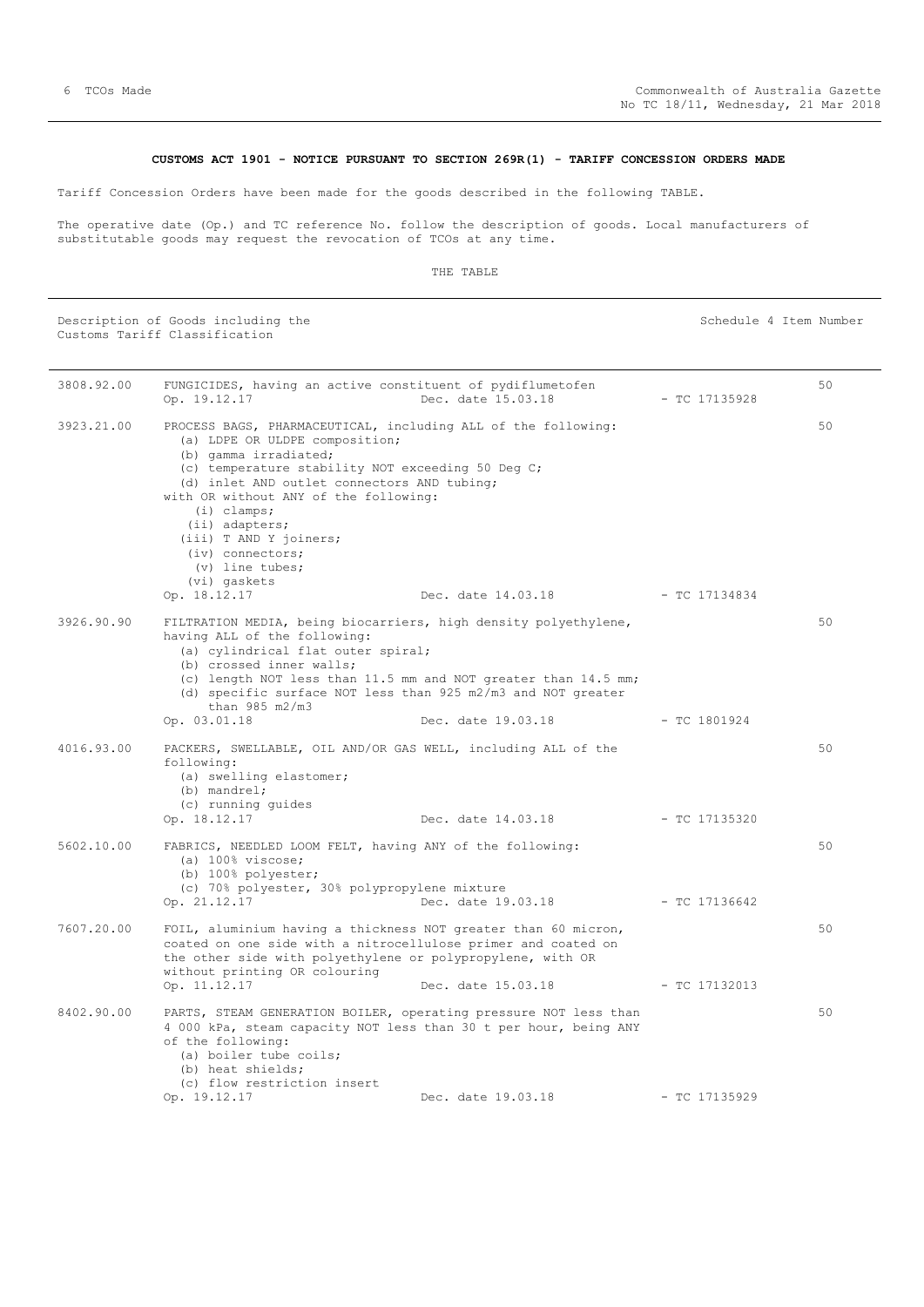| 8419.50.30 | HEAT EXCHANGERS, PASSENGER MOTOR VEHICLE, being one OR both of<br>the following<br>(a) exhaust recuperation coolers;<br>(b) change air coolers                                                                                                                                                                                                                                                                                                                                                                                                                                                         |                                  |                 | 50 |
|------------|--------------------------------------------------------------------------------------------------------------------------------------------------------------------------------------------------------------------------------------------------------------------------------------------------------------------------------------------------------------------------------------------------------------------------------------------------------------------------------------------------------------------------------------------------------------------------------------------------------|----------------------------------|-----------------|----|
|            | Op. 08.12.17                                                                                                                                                                                                                                                                                                                                                                                                                                                                                                                                                                                           | Dec. date 14.03.18 - TC 17131952 |                 |    |
| 8419.50.90 | HEAT EXCHANGERS, other than passenger motor vehicles, being one<br>OR both of the following:<br>(a) exhaust recuperation coolers;<br>(b) change air coolers<br>Op. 08.12.17                                                                                                                                                                                                                                                                                                                                                                                                                            | Dec. date 14.03.18               | - TC 17131955   | 50 |
| 8419.81.90 | COFFEE BEAN ROASTING MACHINES, programmable logic controlled,<br>including ANY one OR more of the following:<br>(a) afterburner;<br>(b) loading hoppers;<br>(c) cooling tanks;<br>(d) roasting drums;<br>(e) hot AND cold temperature air circuits;<br>(f) heat generators;<br>(g) chimneys;<br>(h) catalytic converter<br>Op. 14.12.17                                                                                                                                                                                                                                                                | Dec. date 14.03.18 - TC 17134299 |                 | 50 |
| 8421.29.10 | FILTER AND LIQUID COLLECTION BAGS, polyvinylidene fluoride,<br>having ANY of the following:<br>(a) plugs;<br>$(b)$ clamps;<br>(c) adapters;<br>(d) T AND Y joints;<br>(e) connectors;<br>$(f)$ tubes;<br>(g) gaskets<br>Op. 18.12.17                                                                                                                                                                                                                                                                                                                                                                   | Dec. date 14.03.18               | - TC 17135926   | 50 |
| 8422.19.00 | DISHWASHERS, flight type, programmable logic controlled, having<br>a capacity of NOT less than 3000 plates per hour<br>Op. 28.12.17                                                                                                                                                                                                                                                                                                                                                                                                                                                                    | Dec. date 19.03.18               | $-$ TC 1801085  | 50 |
| 8422.30.90 | BAG FILLING LINE, programmable logic controlled, including ALL<br>of the following:<br>(a) reject screen;<br>(b) rotary packer including ALL of the following:<br>(i) rotary dosing unit;<br>(ii) ventilation control;<br>(iii) saddle height adjustment device;<br>(iv) interchangeable filling module,<br>(c) residual emptying AND cleaning AND flushing module;<br>(d) bag placer with adjusting device for bag width AND<br>length;<br>(e) bag discharge conveyor;<br>(f) check weigher;<br>(g) bag rejecting device;<br>(h) bag destroyer;<br>(i) spillage return screw conveyor<br>Op. 20.12.17 | Dec. date 19.03.18               | - TC 17136415   | 50 |
| 8424.89.90 | CLEANING MACHINES, PARTICULATE FILTER AND/OR CATALYST, with OR<br>without dryer<br>Op. 28.12.17                                                                                                                                                                                                                                                                                                                                                                                                                                                                                                        | Dec. date 19.03.18               | $-$ TC 17138181 | 50 |
| 8428.90.00 | FOOD OR BEVERAGE GRAIN OR POWDER HANDLING SYSTEM, including ALL<br>of the following:<br>(a) suction conveying tubes;<br>(b) suction pump;<br>(c) separator valve;<br>(d) storage silo<br>Op. 24.11.17                                                                                                                                                                                                                                                                                                                                                                                                  | Dec. date 14.03.18               | $-$ TC 17126637 | 50 |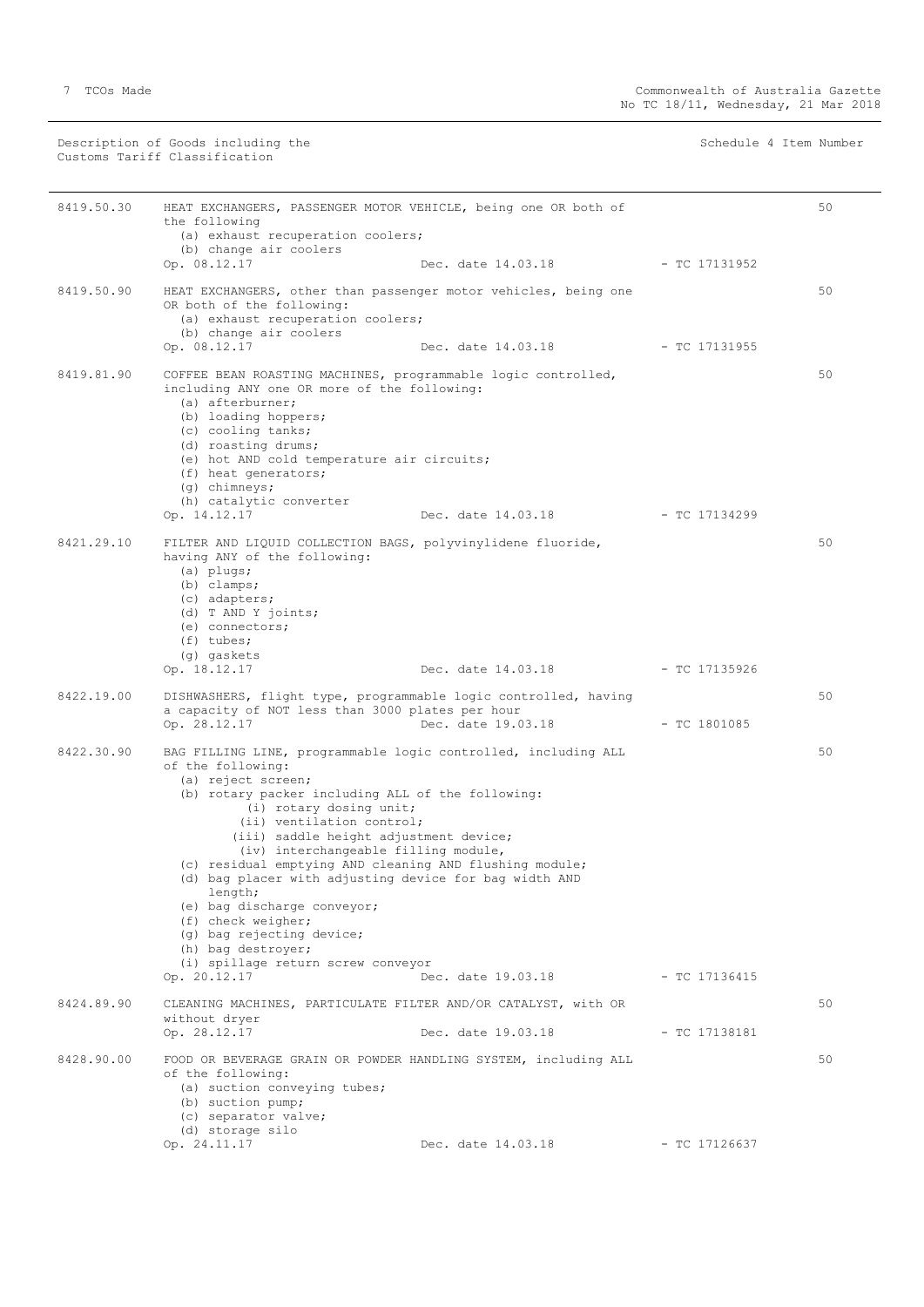(a) oscillating wire;

|            | Description of Goods including the<br>Customs Tariff Classification                                                | Schedule 4 Item Number |
|------------|--------------------------------------------------------------------------------------------------------------------|------------------------|
| 8464.90.00 | CUTTING MACHINES, UNCURED AERATED CONCRETE BLOCKS, programmable<br>logic controlled, having BOTH of the following: | 50                     |

|            | (b) horizontal AND vertical cutting<br>Op. 02.01.18                                                                                                                                                                                                                                                                                                                                                                                                                                     | Dec. date 19.03.18               | $-$ TC 1800181  |    |
|------------|-----------------------------------------------------------------------------------------------------------------------------------------------------------------------------------------------------------------------------------------------------------------------------------------------------------------------------------------------------------------------------------------------------------------------------------------------------------------------------------------|----------------------------------|-----------------|----|
| 8479.82.00 | MIXING AND DISPERSING MACHINES, whether OR not lift mounted,<br>whether OR not assembled, having ALL of the following:<br>(a) mixing heads;<br>(b) mechanical seals;<br>(c) mechanical seal cooling reservoir AND pump;<br>(d) level limit switch;<br>(e) control unit AND operator interface terminal<br>Op. 28.12.17                                                                                                                                                                  | Dec. date 19.03.18               | $-$ TC 17137780 | 50 |
| 8479.89.90 | RECIRCULATION AQUACULTURE SYSTEM, FISH HATCHERY AND NURSERY,<br>programmable logic controlled, including ALL of the following:<br>(a) multi stage water treatment having ALL of the following:<br>(i) mechanical filer;<br>(ii) biological filter;<br>(iii) trickling filter AND/OR vacuum degassing unit;<br>$(iv)$ pumps,<br>(b) oxygen module;<br>(c) feed distribution module;<br>(d) sludge treatment unit;<br>(e) temperature requlation module;<br>(f) ozone disinfection module |                                  |                 | 50 |
|            | Op. 20.12.17                                                                                                                                                                                                                                                                                                                                                                                                                                                                            | Dec. date 19.03.18 - TC 17136412 |                 |    |
| 8501.53.00 | MOTORS, AC, asynchronous, six pole, three phase, with OR without<br>motor speed encoders, including ALL of the following:<br>(a) power rating NOT less than 220 kW and NOT greater than<br>255 kW;<br>(b) forced AND/OR fan cooling;<br>(c) operating voltage NOT less than 360 V AC and NOT greater<br>than 400 V AC;<br>(d) temperature sensors<br>Op. 21.11.17                                                                                                                       | Dec. date 16.03.18               | - TC 17124985   | 50 |
|            |                                                                                                                                                                                                                                                                                                                                                                                                                                                                                         |                                  |                 |    |
| 8501.53.00 | MOTOR AND VARIABLE SPEED DRIVES, ARMOURED FACE CONVEYOR, having<br>ALL of the following:<br>(a) voltage NOT less than 3 300 V;<br>(b) output power capacity NOT less than 500 kW;<br>(c) rated amps NOT less than 110 A<br>Op. 21.12.17                                                                                                                                                                                                                                                 | Dec. date 19.03.18               | $-$ TC 17136983 | 50 |
| 8504.40.90 | TRACTION CONVERTER, AC to DC, having one OR more of the<br>following:<br>(a) diesel-generator voltage NOT less than 275 V and NOT<br>greater than 660 V;<br>(b) overhead wire voltage 25 000 V AC OR 1 500 V DC;<br>(c) input voltage NOT exceeding 1 275 V;<br>(d) output voltage NOT exceeding 2 100 V;<br>(e) motor inverter;<br>(f) braking chopper;                                                                                                                                |                                  |                 | 50 |
|            | (g) auxiliary converter with sine filter;<br>(h) asynchronous generator starter;<br>(i) DC link filter capacitors;<br>(j) automated traction and adhesion control system<br>Op. 20.12.17                                                                                                                                                                                                                                                                                                | Dec. date 15.03.18               | $-$ TC 17136411 |    |
| 8526.91.00 | TRANSPONDERS, DIGITAL, with full Mk XII, Mode S, Mode 5,<br>Automatic Dependent Surveillance - Broadcast (ADS-B), with OR<br>without ANY of the following:<br>(a) digital control panels;<br>(b) through air testers;                                                                                                                                                                                                                                                                   |                                  |                 | 50 |

 (c) global positioning system (GPS) data converters Op. 20.12.17 Dec. date 15.03.18 - TC 17136414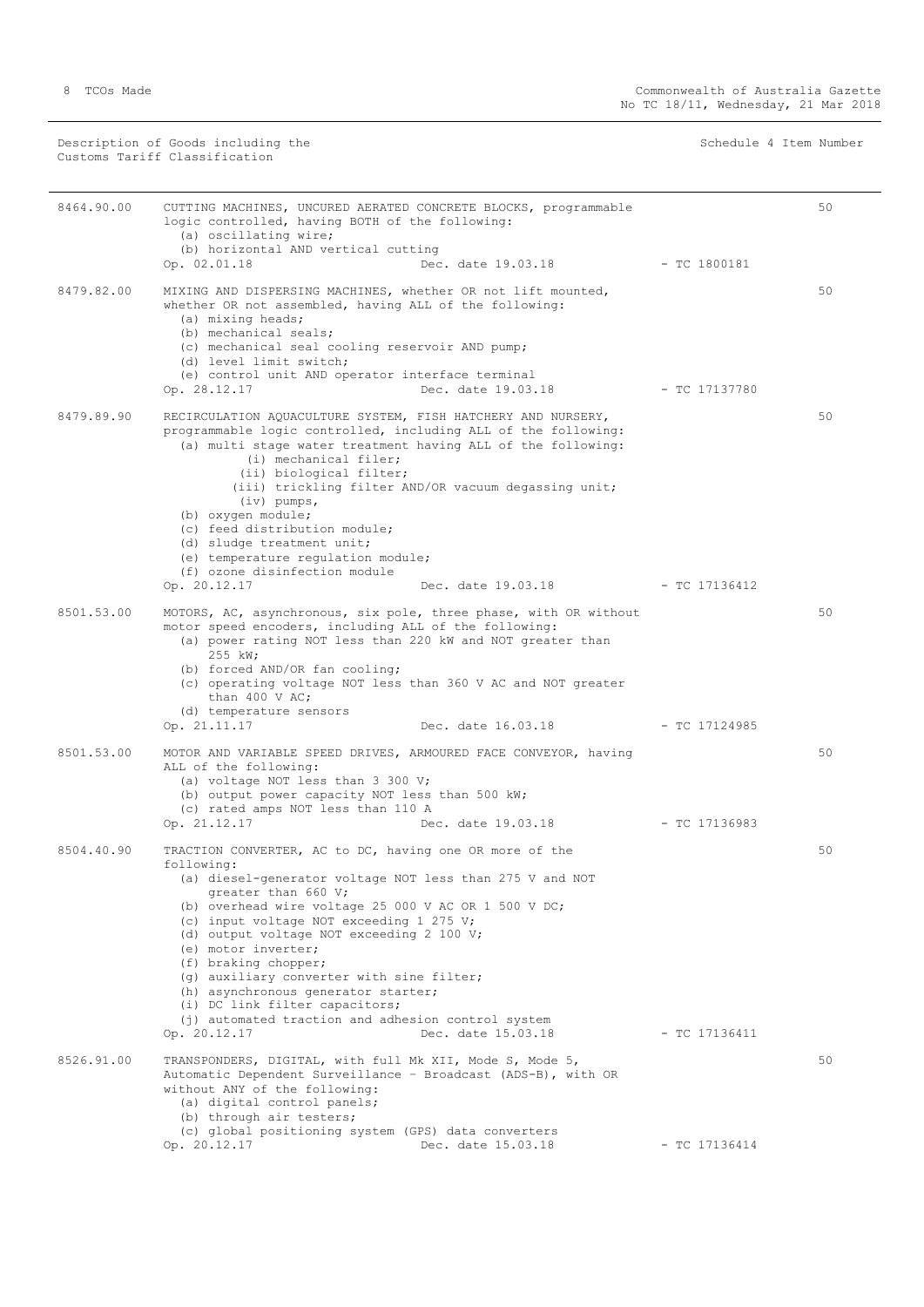| 8716.90.00 | PARTS, AIR DISC BRAKE, TRAILER, being ANY of the following:<br>(a) caliper, with adjusting mechanism, with OR without brake<br>pads;<br>(b) service brake chamber;<br>(c) spring brake chamber;<br>(d) disc rotor diameter exceeding 370 mm AND thickness<br>exceeding 45 mm;<br>(e) brake pads<br>Op. 19.12.17 | Dec. date 19.03.18 TC 17135457     |                 | 50 |
|------------|-----------------------------------------------------------------------------------------------------------------------------------------------------------------------------------------------------------------------------------------------------------------------------------------------------------------|------------------------------------|-----------------|----|
| 8716.90.00 | BRAKE SHOE ASSEMBLIES, TRAILER AXLE, lined OR unlined, having<br>ALL of the following:<br>(a) diameter NOT less than 300 mm;<br>(b) width NOT less than 150 mm;<br>(c) roller;<br>$(d)$ bolt;<br>(e) ring<br>Op. 19.12.17                                                                                       | Dec. date $14.03.18$ - TC 17135458 |                 | 50 |
| 8903.10.00 | BOATS, fibreglass rigid hull, inflatable, with OR without<br>motors, having fixed buoyancy tubes having a polyester fabric<br>base<br>Op. 20.12.17                                                                                                                                                              | Dec. date 19.03.18                 | $-$ TC 17136010 | 50 |
| 9508.90.00 | AMUSEMENT RIDES, including ALL of the following:<br>(a) plastic track surface;<br>(b) electric karts;<br>(c) track barriers<br>Op. 18.12.17                                                                                                                                                                     | Dec. date 14.03.18                 | $-$ TC 17136018 | 50 |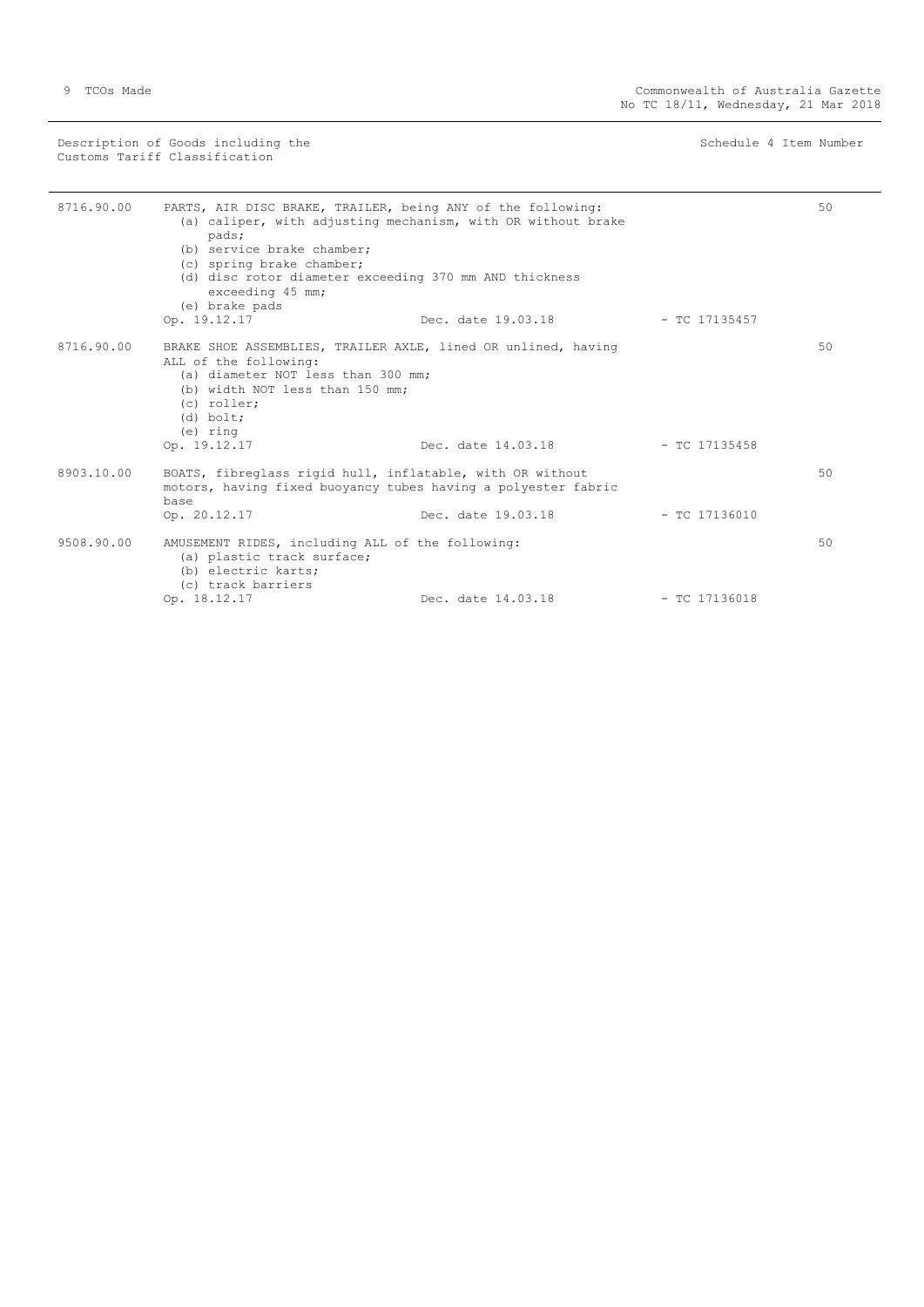#### **NOTIFICATION OF AN AUSTRALIAN INDUSTRY REVOCATION REQUEST - SECTION 269SC(1A) CUSTOMS ACT**

<span id="page-9-0"></span>An application has been lodged for revocation of the Tariff Concession Order set out in the following TABLE.

The Lodgement Request Date shown in the table below is the intended revocation date for the Tariff Concession Order which will take effect should the application for revocation be successful.

Importations not covered by in-transit provisions may be subject to post action as any decision to revoke an order is backdated to the date of request for revocation.

|            | Description of Goods including the<br>Customs Tariff Classification |                                                                                       |                | Schedule 4 Item Number<br>Lodgement Request Date |
|------------|---------------------------------------------------------------------|---------------------------------------------------------------------------------------|----------------|--------------------------------------------------|
| 8479.89.90 | (a) software;<br>(b) desktop computer<br>Op. 16.02.17               | DIRECT METAL PRINTER, 3D, with or without ANY of the following:<br>Dec. date 15.05.17 | $-$ TC 1721829 | 50<br>06.03.18                                   |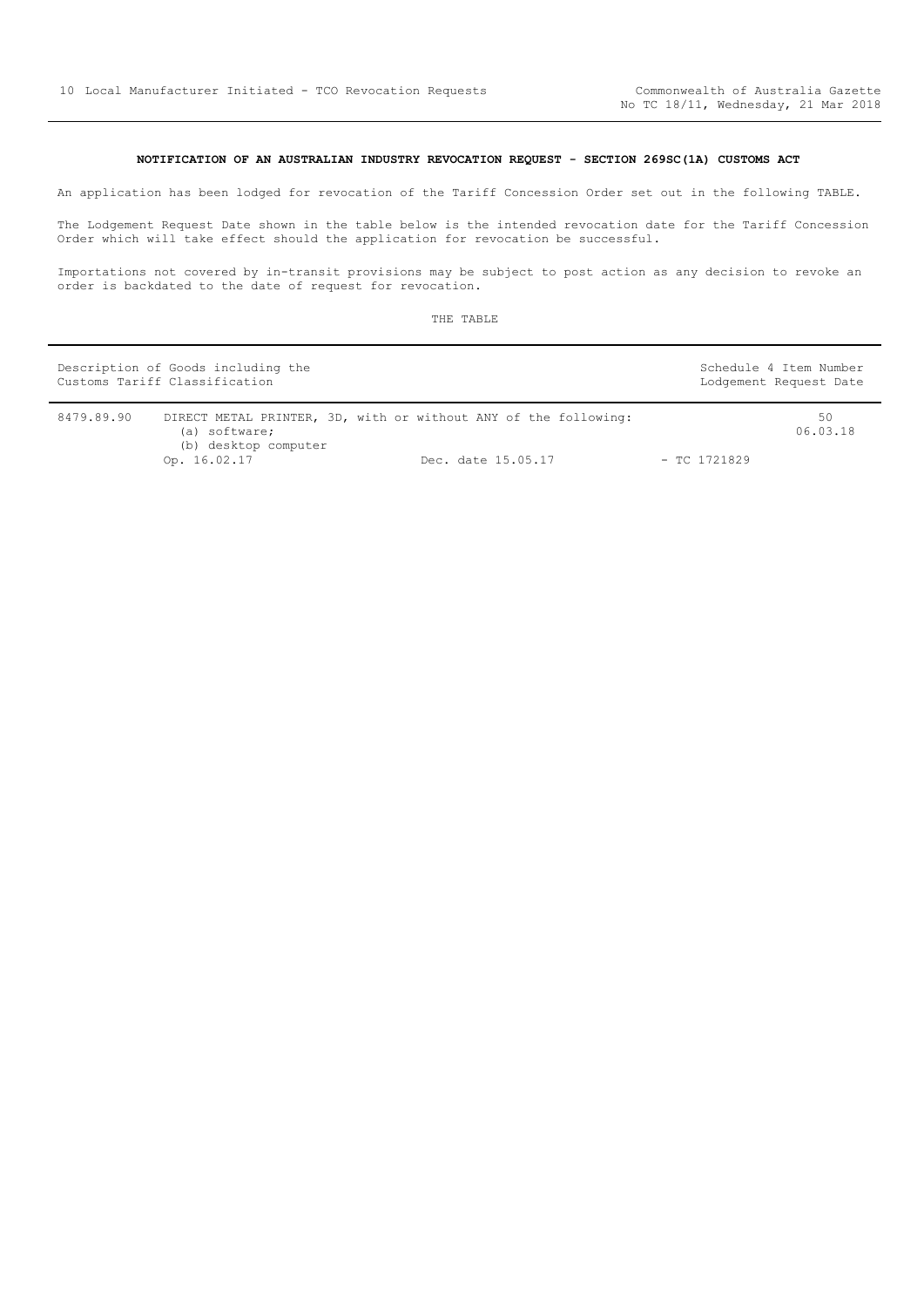#### <span id="page-10-0"></span>**CUSTOMS ACT 1901 - NOTICE PURSUANT TO SECTION 269SE(1) - AUSTRALIAN INDUSTRY INITIATED - TARIFF CONCESSION ORDERS REVOKED**

The Tariff Concession Order for the goods described in the following TABLE has been revoked.

| Description of Goods including the<br>Customs Tariff Classification |                                                                                                                                                                                                                                     | Schedule 4 Item Number<br>Last Date of Effect                  |                |                |
|---------------------------------------------------------------------|-------------------------------------------------------------------------------------------------------------------------------------------------------------------------------------------------------------------------------------|----------------------------------------------------------------|----------------|----------------|
| 8903.99.10                                                          | BOATS, having ALL of the following:<br>(a) electric powered outboard motor;<br>(b) solar cells AND/OR mains power charging socket;<br>(c) fibreglass hull;<br>(d) maximum carrying capacity NOT less than 10 people<br>Op. 11.04.17 | Dec. date 10.07.17                                             | $-$ TC 1738708 | 50<br>22.02.18 |
|                                                                     | Substitutable goods produced in Australia in the ordinary<br>In transit provisions apply                                                                                                                                            | course of business by Riviera Australia Pty Ltd, Coomera, Qld. |                |                |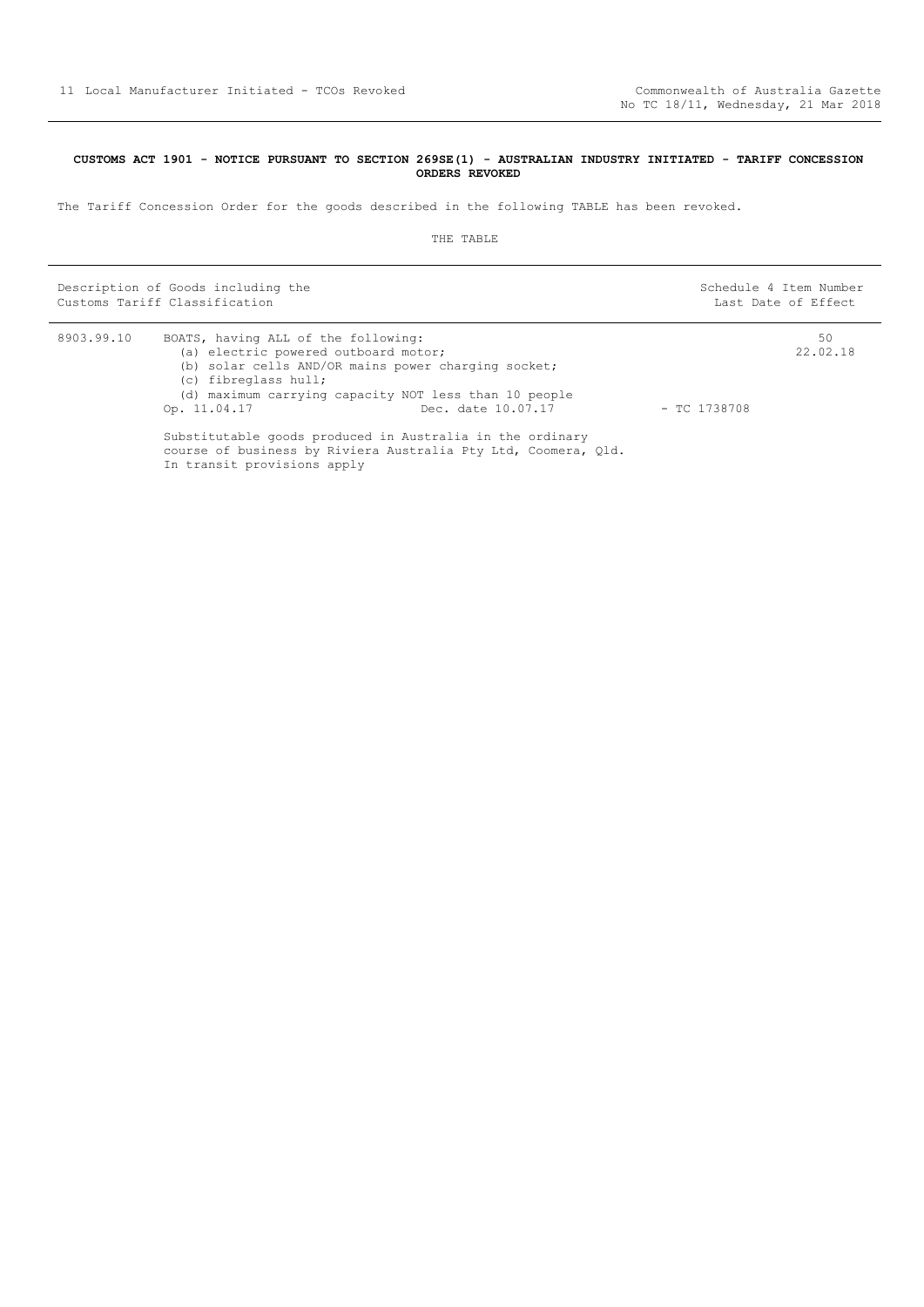No TC 18/11, Wednesday, 21 Mar 2018

#### **TARIFF CONCESSION ORDERS (TCOs) NOT USED IN THE PREVIOUS 2 YEARS**

<span id="page-11-0"></span>The Comptroller-General of Customs is satisfied that the TCOs listed in the table below are no longer required because, in the 2 years preceding the day of this notice, they have not been quoted in an import declaration to secure a concessional rate of duty.

From Thursday, 19 April 2018, it is intended to take action to revoke these Orders under subsection 269SD (1A) of the Customs Act 1901. In accordance with subsection 269SG (2) of the Customs Act 1901, in transit provisions shall apply. If revoked, the expected date of effect will be 19 April 2018.

Interested parties are invited to provide, by close of business, Wednesday 18 April 2018, written reasons why an Order should NOT be revoked.

Please advise if any of the Orders listed below have been quoted on an import declaration.

If a request is made to retain an Order used for the granting of a Determination, please specify the Determination and the linked Item number to enable mapping to the Order and its scope.

| Tariff<br>Classification                                                                                                                                                                                                                                                     | Description                                                                                                                                                                                                                                                                                                                                                                                                                                                                                                                                                                                                                                                                                                                                                                                                                                                                                                                                                                  |                                 | Concession Number |  |  |
|------------------------------------------------------------------------------------------------------------------------------------------------------------------------------------------------------------------------------------------------------------------------------|------------------------------------------------------------------------------------------------------------------------------------------------------------------------------------------------------------------------------------------------------------------------------------------------------------------------------------------------------------------------------------------------------------------------------------------------------------------------------------------------------------------------------------------------------------------------------------------------------------------------------------------------------------------------------------------------------------------------------------------------------------------------------------------------------------------------------------------------------------------------------------------------------------------------------------------------------------------------------|---------------------------------|-------------------|--|--|
| 8412.90.90                                                                                                                                                                                                                                                                   | PARTS, POSITIVE DISPLACEMENT MOTOR, OIL AND/OR GAS WELL, being<br>rotors                                                                                                                                                                                                                                                                                                                                                                                                                                                                                                                                                                                                                                                                                                                                                                                                                                                                                                     |                                 |                   |  |  |
|                                                                                                                                                                                                                                                                              | Op. 13.02.12                                                                                                                                                                                                                                                                                                                                                                                                                                                                                                                                                                                                                                                                                                                                                                                                                                                                                                                                                                 | Dec. date 30.04.12              | $-$ TC 1204691    |  |  |
| 8419.90.00                                                                                                                                                                                                                                                                   | PARTS, STEEL STRIP PICKLE LINE, being roll forgings                                                                                                                                                                                                                                                                                                                                                                                                                                                                                                                                                                                                                                                                                                                                                                                                                                                                                                                          |                                 |                   |  |  |
|                                                                                                                                                                                                                                                                              | Op. 19.07.12                                                                                                                                                                                                                                                                                                                                                                                                                                                                                                                                                                                                                                                                                                                                                                                                                                                                                                                                                                 | Dec. date 10.10.12              | - TC 1225919      |  |  |
| 8426.99.00<br>CRANES, HELICOPTER COMPONENT HANDLING, hand operated,<br>having ALL of the following:<br>(a) weight NOT greater than 150 kg;<br>(b) lifting capacity NOT greater than 500 kg;<br>(c) boom arm swing lift;<br>(d) wire pulley mechanism;<br>(e) clamp on struts |                                                                                                                                                                                                                                                                                                                                                                                                                                                                                                                                                                                                                                                                                                                                                                                                                                                                                                                                                                              |                                 |                   |  |  |
|                                                                                                                                                                                                                                                                              | Op. 12.04.12                                                                                                                                                                                                                                                                                                                                                                                                                                                                                                                                                                                                                                                                                                                                                                                                                                                                                                                                                                 | Dec. date 09.07.12 - TC 1211739 |                   |  |  |
| 8454.90.00                                                                                                                                                                                                                                                                   | PARTS, STEEL LADLE INJECTION STATION, consisting of ALL of the<br>following:<br>(a) argon couplers;<br>(b) carousel support bearings;<br>(c) CCTV monitoring systems;<br>(d) control and measurement valve racks;<br>(e) field valves;<br>(f) flow meter probes;<br>(g) ladle cover hydraulic lift assemblies;<br>(h) ladle cover pulley assemblies;<br>(i) ladle cover support bearings;<br>(i) ladle cover tensioner bar assemblies;<br>(k) ladle cover wire rope quards;<br>(1) ladle cover wire support ropes;<br>(m) lance exchange carousel support columns;<br>(n) lance exchange carousels;<br>(o) lance exchange traversing carriages;<br>(p) lance mast quide tubes;<br>(q) lance masts;<br>(r) lance support columns;<br>$(s)$ lances;<br>(t) pressure transmitters;<br>(u) probe holder extensions;<br>(v) probe holder tubes;<br>(w) solenoid valve cabinets;<br>$(x)$ wire cutters;<br>(y) wire guides<br>Op. 07.05.12<br>Dec. date 23.07.12<br>$-$ TC 1214762 |                                 |                   |  |  |